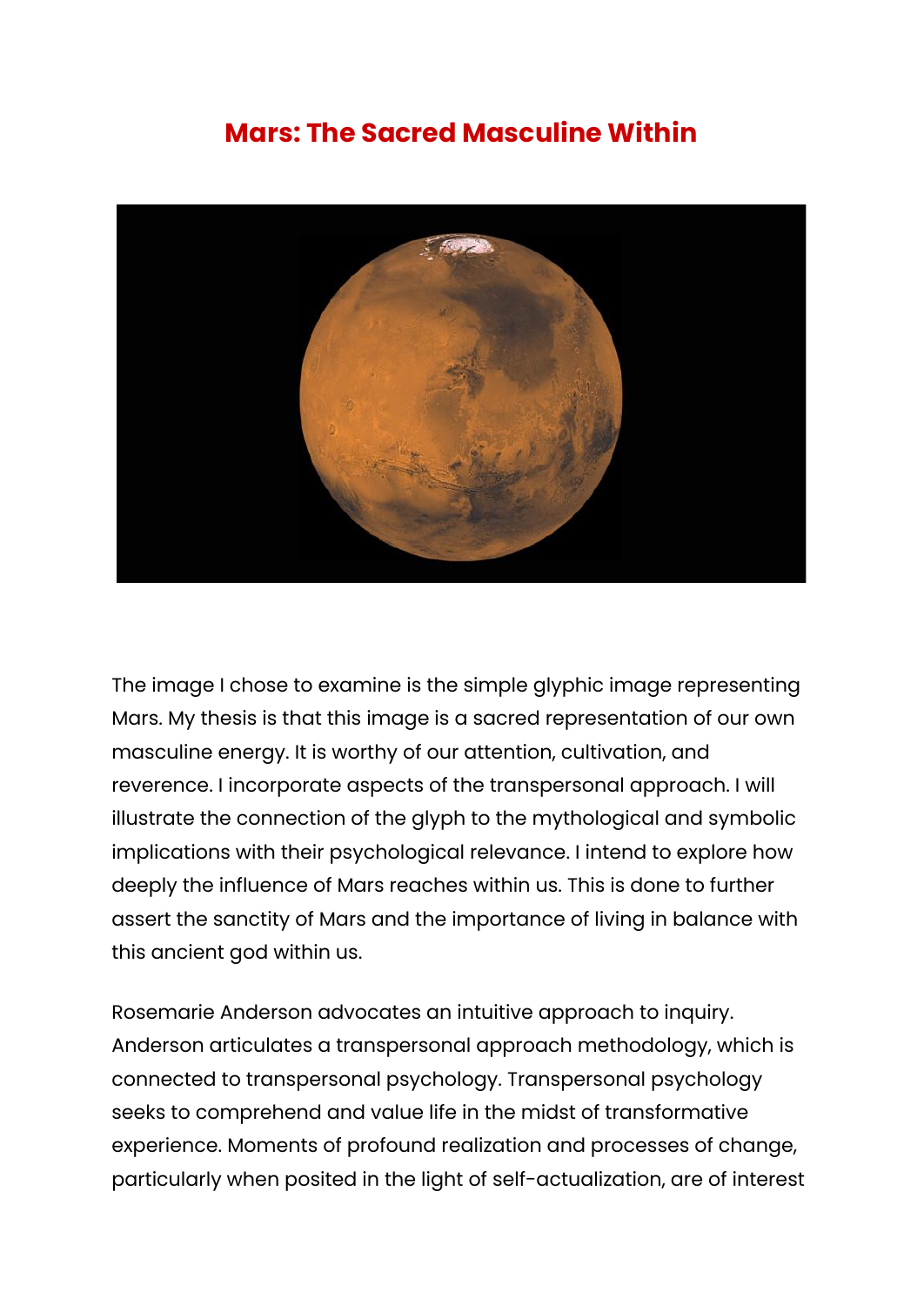to the transpersonal psychologist. Transformations reflected in mythological characters can inspire us to understand personal processes of change.

Anderson encourages an imaginative approach in the process and presentation of research. I employed the three main approaches to research that Anderson advocates; "sympathetic resonance" ,"constructing the social context through knowledge" and "breakthroughs and synthesizing the findings" . Sympathetic resonance allows the researcher to create understanding by drawing on analogies and myth. Here I cite the myth of Ares to create a connection between our image of the symbol, its sacrosanct and allegorical meanings, and its connection to our psyche. The mythology of Ares is a way to create a social and psychological context, both past and present. This will allow the relevance of this glyph in our times to be shown, and its inviolability to be acknowledged. I hope to synthesize my findings in a manner that reveals a connection between the symbol, the mythology, and the psychology of Mars. My findings should lead back to my original thesis; Mars is a sacred representation of our own masculine energy. It is worthy of our attention, cultivation, and reverence.

To explore the glyph of Mars, I begin with the image; a circle with an arrow emerging from it. The circle appears to be the foundation of the image, which serves as base to the arrow. Marie Von Franz explained that the circle is the symbol of the complete self. In the circle we find the psyche in total ownership and possession of itself. The psyche is in a relationship with itself, its internal environment, and with its external environment. This is evidenced through nature and in our relationship with the cosmos. The entirety of the circle is found not only in the centre of the person, but also in the circle in which she lives. The circle is found inside oneself or as part of the totality of the world. It is union in its most profound, non-intellectual sense. It surpasses an understanding that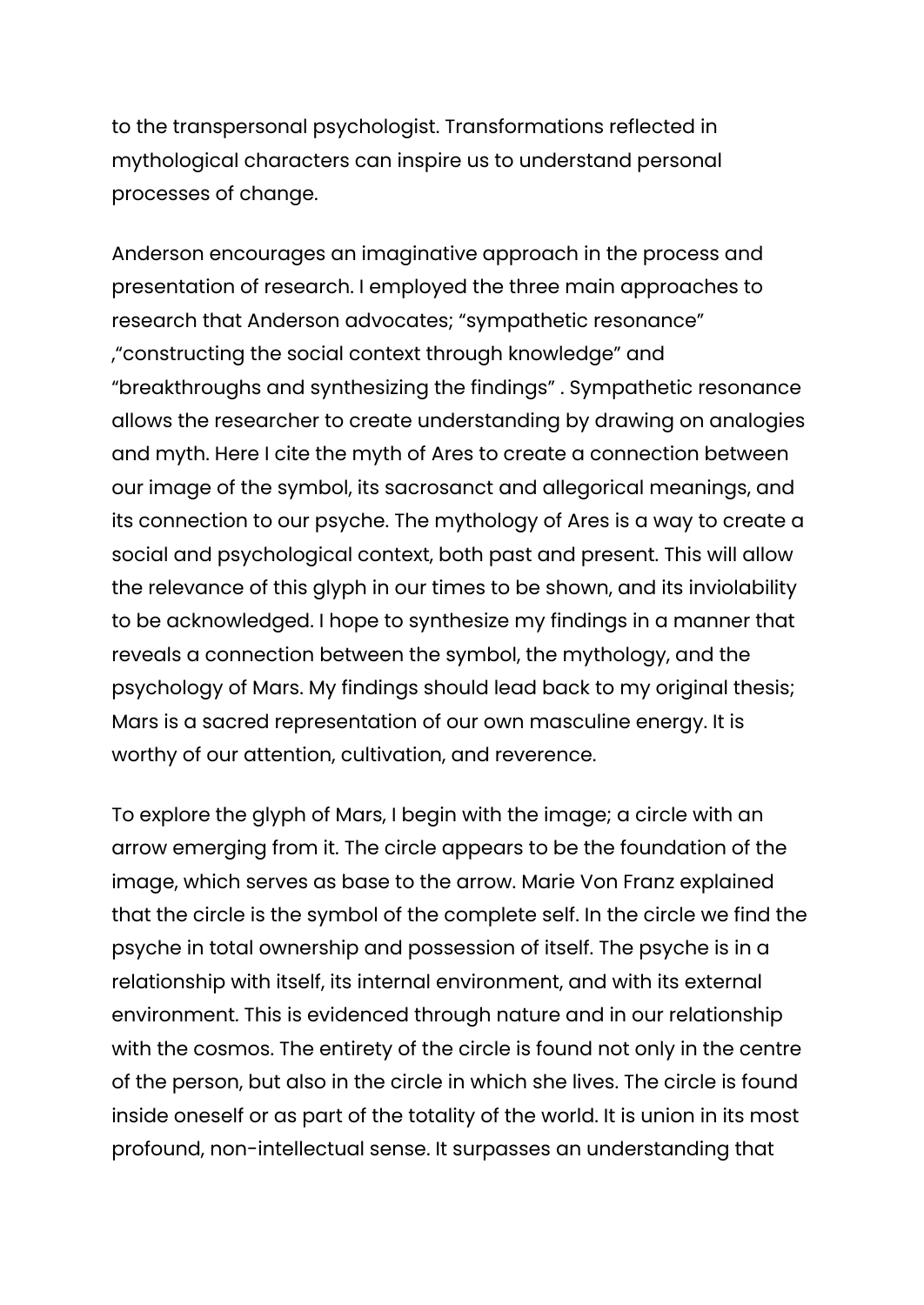words alone can suppress. The circle appears in many cultures and contexts. It is always indicative of the supreme comprehensiveness inherent in every person. The circle has existed since the beginning of our collective history and memory.

The ultimate understanding of the circle speaks profoundly of the union between a human soul and God. The psychological symbolism expresses the merging of ego with the divine force in each person. Von Franz states that this force is at the heart of every religious teaching. Humanity desires to bring their inner self and outer reality into complement. This has led to the creation of a variety of religious symbols that incorporate the circle as their central spiritual feature. Von Franz points to the architecture and landscape of cities considered religious or spiritual centres. The cities themselves, and the temples within, become external projections of our desire for the psychological totality contained within them. The city becomes a microcosm of a prearranged cosmos. A sacrosanct location centred in the reality of the spiritual world. This conversion from city architecture to sacred space becomes the external manifestation of our need to be recognized as inherently spiritual beings.

Carl Jung believes that when we analyze the symbol of the circle we are actually contemplating our self. The circle is the most powerful religious symbol due to its fundamental nature. It is an image we repeatedly encounter in connection with religious mythology and structure. Joseph Campbell considers the circle to represent the place from which we have come from and the place to which we will go to when our lives are complete. It represents the life-death-rebirth cycle present in the mythologies of ancient religions. It is ever-present. The soul is a circle. It is a concluded totality, the alpha and the omega. It mirrors our understanding of God, who has no beginning and no end. It is sacred, uniting all aspects of life, so that we may be inspired to live our life at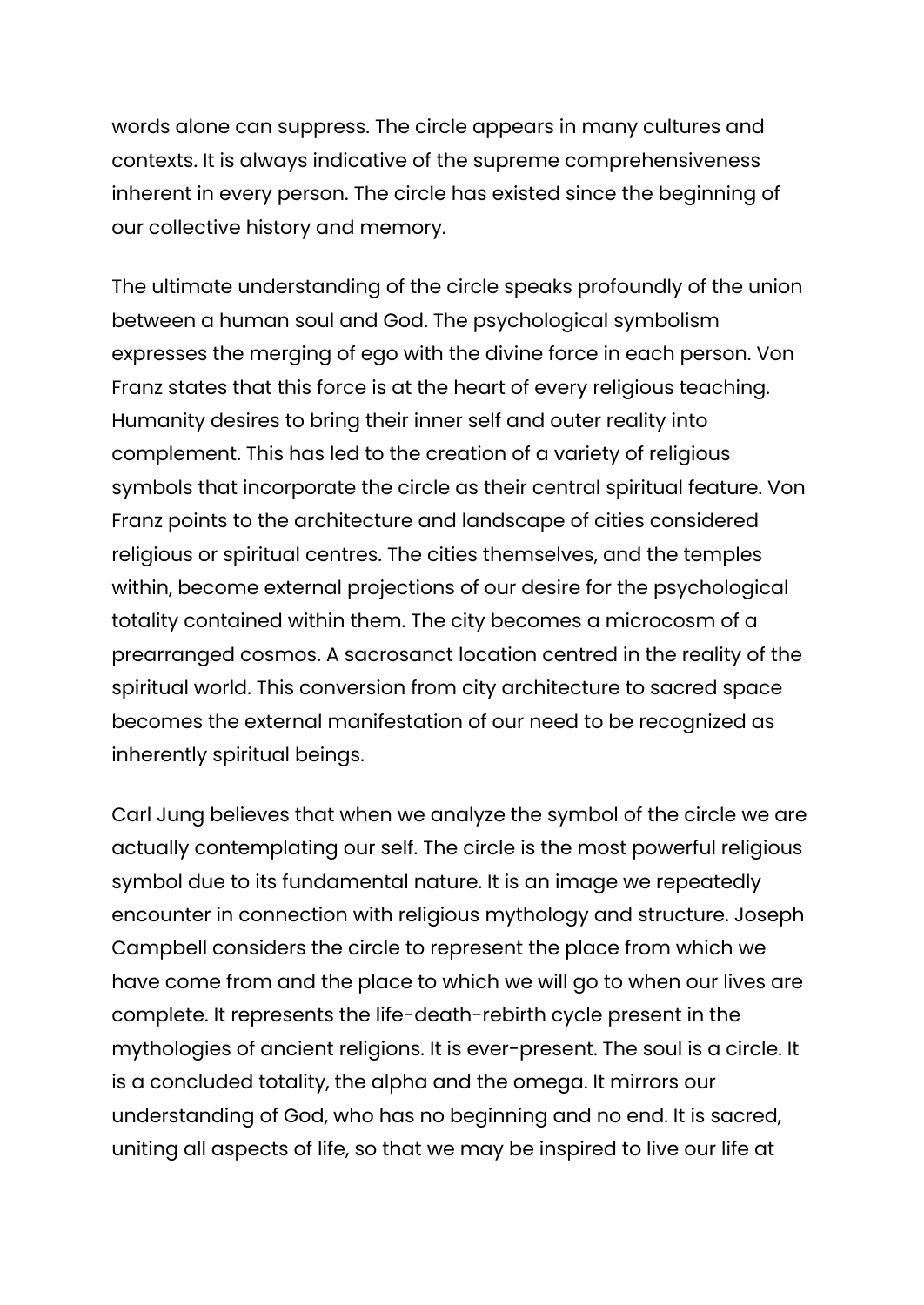the centre. The centre is a place that is true to the divine energy within each of us.

The symbolic image of the circle is a microcosm of our own lives and a macrocosm of the world-life. They are to be synchronized. We identify with the power in the circle when it is used for purposes of meditation. It represents the total spiritual forces operating in our lives. This image of the circle is seen throughout the world because it represents a basic archetype of the collective unconscious.

Having observed and attempted to define the circle, I turn to the arrow. This emerges from the glyph of the planet Mars. Before I move to the arrow, I find it relevant to explore the other most sacred spiritual symbol of our time, besides the circle; the cross. I believe the cross mirrors the arrow in its directionality and outward movement. Von Franz carefully notes that through the course of our collective history, the religious symbol most utilized in the western world is not the circle but the cross. It has become the principal symbol of Christianity. The Christian cross grew from the original Greek cross, that had a circular mandala incorporated within its imagery. The separation of the cross from the circle of the mandala becomes symbolic of the separation between God and the self. The body, as expressed by the circle, is removed from the most prominent religious symbol of our time. The cross becomes a functional arrow, without the circle, meant to direct a person outward and upward to find spiritual strength and divine communion. The circle is now something to transcend and overcome. We are to progress outward and upward.

Von Franz uses the architecture of many major cathedrals themselves, with their ever ascending steeples, to illustrate directing of the self /circle of the church building and grounds towards something that is considered higher. The massive cathedral is a literal symbol of the spiritual quest that cannot be completed by staying turned inward in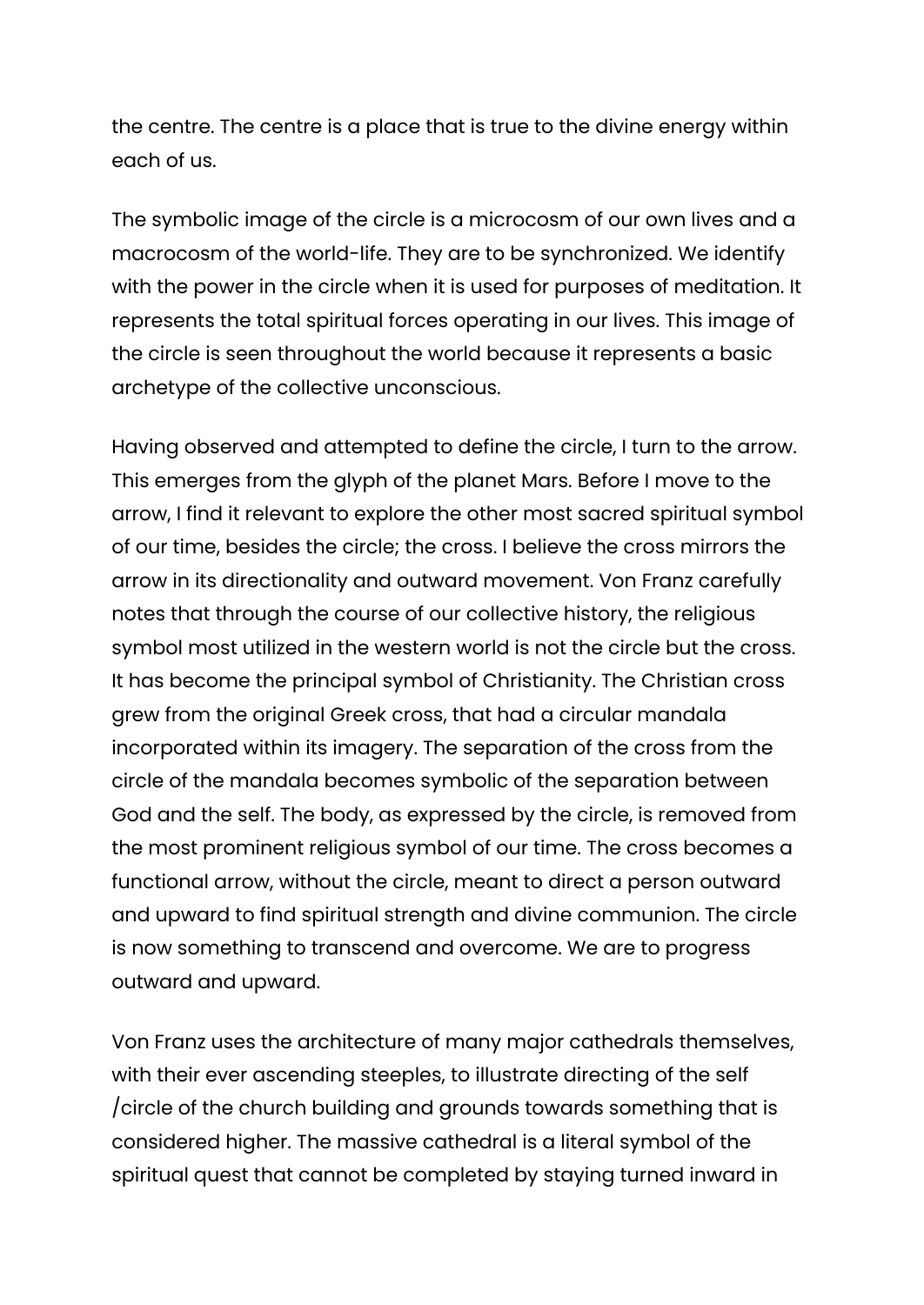the circle. Spiritual fulfilment is to be found not only on the ground of the circular temple. As a collective, we have moved away from the centre and towards the heavens.

I continue to study the cross. I consider what else could be used to direct, manifest, and express. Similar to the rising and directing of one's self toward divine will that the steeple is, Rowena Shepherd and Rupert Shepherd believe that the sword represents the directing of divine will. The sword here is a conduit of celestial aspiration. It may also symbolize the union between, and the ability to connect, the earthly world to the divine realm of the sky. The sword also becomes an instrument to exert divine potency, righteousness dispensed, and warranted retribution. Swords may also represent distinction of thought and skilful use of free will. The sword denotes fresh thinking exerted outwards onto the world. Swords may also act as vessels and conduits of spirits and divine beings, allowing these entities to work their magic through the human being utilizing the sword.

Though I can make connections from the cross, the steeple, and the sword, with the arrow on an aesthetic level, I move on to consider how the arrow itself has been symbolically regarded. Shepherd and Shepherd describe the arrow in similar terms to the sword. Arrows are symbolic of spiritual entities directing their will to accomplish their aims. An example is the "arrow of truth" used in native tribes to make decisions. The tribes were assured the resulting decisions were supported and encouraged by their spiritual ancestors. The Greek deity Eros uses arrows to exert divine love between people. I begin to see the symbolism inherent in the steeple, the sword, and the arrow. All represent the flow of energy and the directionality of what precedes it.

J.C. Cooper believes the arrow represents the piercing, masculine principle. In its most masculine interpretation, the arrow depicts penetration and phallic symbolism. The masculinization of the arrow is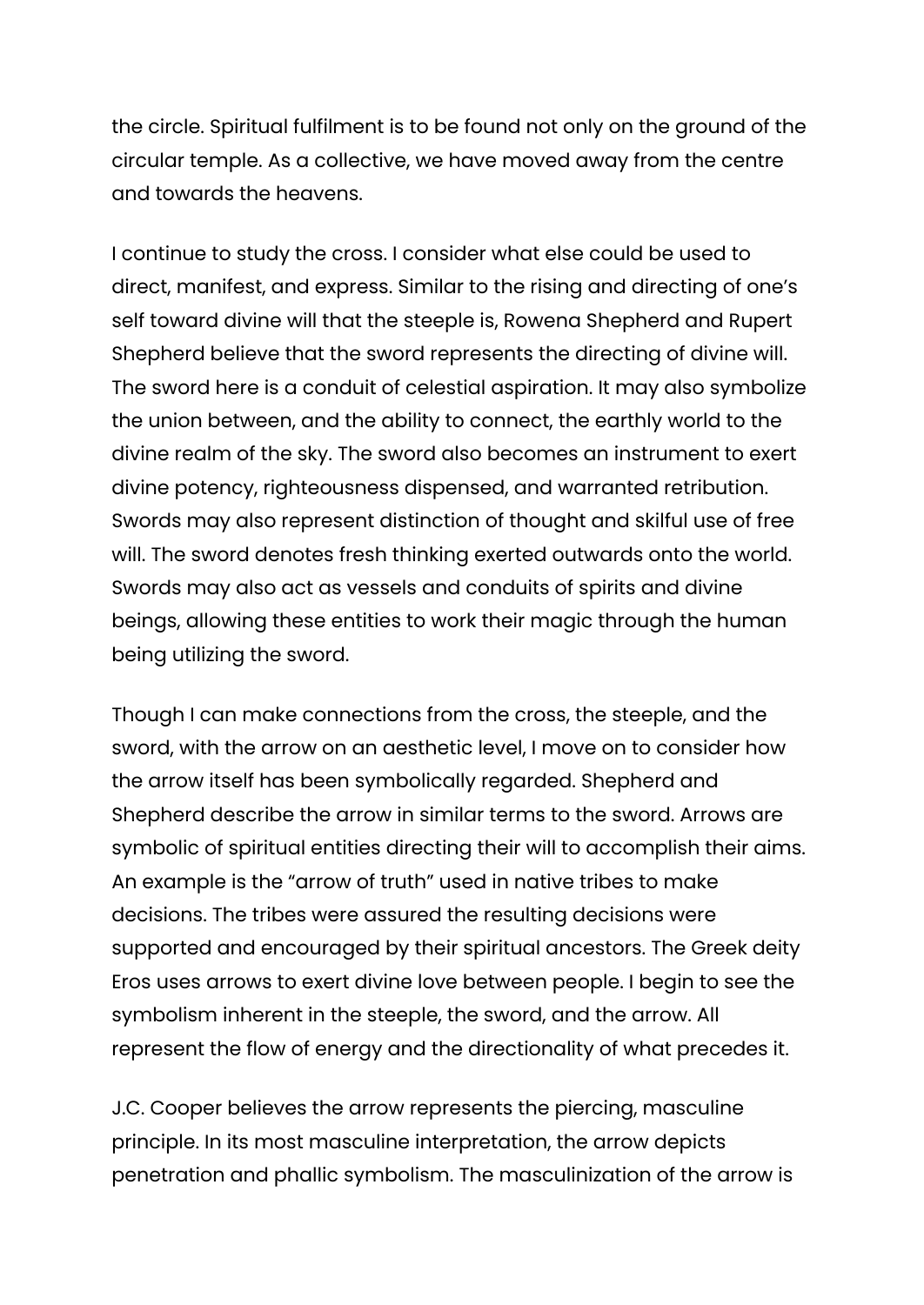in stark contrast to the feminization of the circle, in its wholeness and completion, like the womb of a woman. However, the spiritual quality of the arrow is not lost in the masculinization. The virility of the arrow is a complement to the open womb of the circle. The penetration of the arrow leads to the fertilization of the circle, thereby making the arrow a potent agent of conception. It is in the wholeness of the womb where the human spirit finds its first home. The womb is the place from which we come that is also the feminine complement to the masculine arrow of ascent to the celestial. Alongside the wrath, pain, and death that the arrow can symbolically and literally cause, it can also represent freewill, directionality, light where there was darkness, and transcending the earthly state towards greater spiritual understandings.

I merge these two symbols together. The circle as the base and the arrow arising from it. This is the glyph of Mars. I consider Mars as part of the self. The circle reveals a sacred symbol that represents completeness and containment. It can be seen as a full womb, a sacred oven, or a contained "ball" of energy. It is from this place of containment, where one is that ball of energy, that the connection to a source of energy is found. Perhaps this energy can be characterized as enthusiasm, passion, or conviction. Once we are connected to the base we can then move with the precision of an arrow. We can focus outward, at the world. The merging of the two symbols of the circle and arrow is the glyphic image of Mars, is an illustration of self-expression that comes from a place of truth and wholeness within. With the arrow emerging from the circle, externalization of the self becomes possible. Spirituality finds external expression and manifestation. We are able to live what we know to be true in our deepest being.

The glyph of Mars can also characterize self-confidence. With Mars we come from a place of knowing we are inherently valuable and complete as we are. Our worthiness lies so deep it forms the base of our instinct.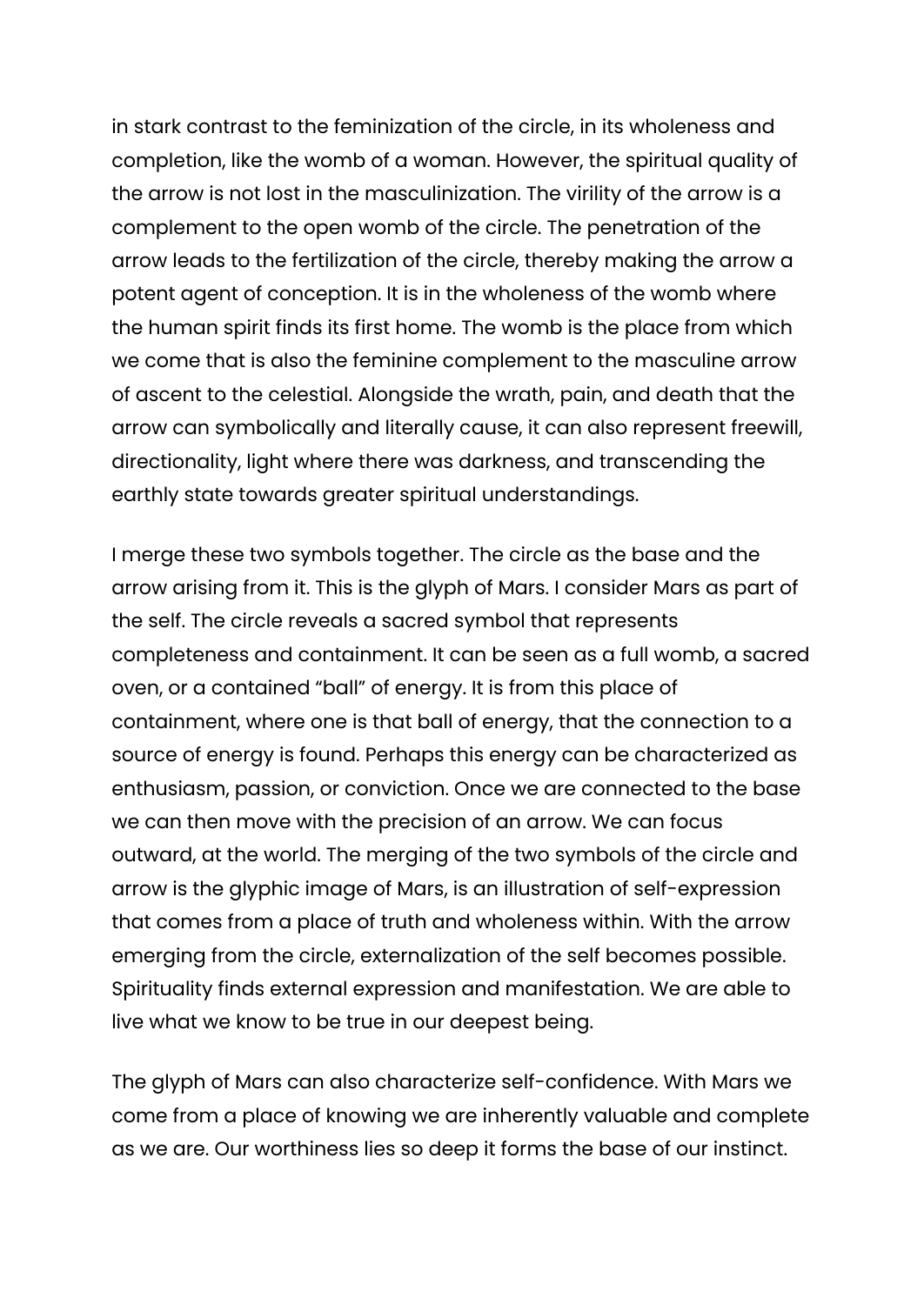We recognize we are spiritual beings. With the awareness of our spirit we also recognize we can direct our energy, our very life force, in the direction of exaltation and manifestation. We express ourselves honestly and completely in the moment, knowing that there is no need for pretence or question. We come from a place of trust that the expression is, in and of itself, sacred. The impact we have, or how others may interpret our expression, is not relevant. We are living honestly in the present.

Mars has many intrinsic gifts. Mars believes that we have an inherent right to believe in our own worthiness. Mars is fierce certainty in one's self. The certainty of the circle leads to an absolute faith in one's life. We demonstrate our faith through the arrow. The arrow allows us to focus our intentions, which arise from the circle of faith. Through the demonstration of our faith, Mars blesses us with the ability to go out in the world with directed energy. We come from the core of our being and the truth of who we are. In honest expression, honestly expressed, with precision and point.

The planet Mars is a physical representative of the Greek mythological god Ares. His legends in Greece are varied and many. I am fascinated by The Homeric Hymns, which contain this prayer to Ares:

Mighty Ares, gold-helmed chariot master

Shield bearer, bronze armoured city guard, strong willed,

Strong armed, untiring spear strength, defence of Olympus,

Father of victory in war, aid to Themis

Tyrant to enemies, leader of righteous men,

Wielding manhood's sceptre, your red ore whirling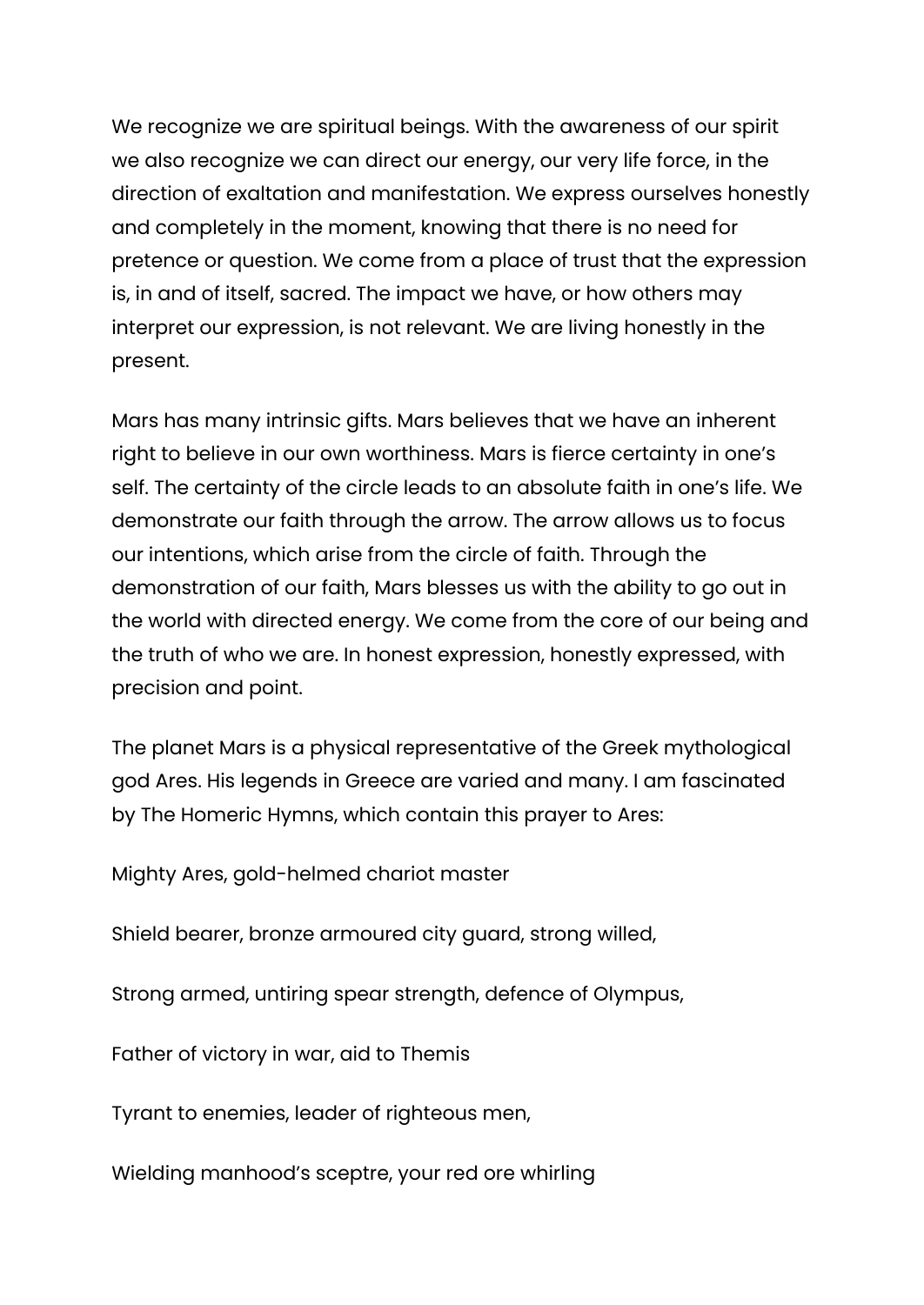Among the seven paths of the planets of the ether

Where your fiery stallions bear you above the third orbit.

Hear me, ally of mortals, you grant blossoming youth,

Blazing down a soft flame into my life

And warrior strength that I might drive

Bitter wickedness from my head,

My mind bending my soul's deceitful impulse,

To restrain my heart's sharp temper provoking me

To enter bone-cold battle. But you, Blessed one,

Give me courage to stay within the gentle laws of peace,

Fleeing enemy battle and violent death.

The prayer begins with praise and acknowledgment of the incredible power of Ares. His nature is virtuous. His role as god of war has him overseeing success in battle. His shield and spear can be seen as represented within the glyph of Mars, where the circle of wholeness is his source of courage and protection. His spear is the arrow that rises out in divine expression from that place of completeness. He is also a guide of honourable people. Ares represents manhood itself. It is here that the inner animus is signified.

Jung deemed the animus as the male aspect of the female psyche. Though he specifically attributes the animus to a feminine psyche, the understanding of this inner male energy is important to every person. We have all internalized concepts of what constitutes masculinity and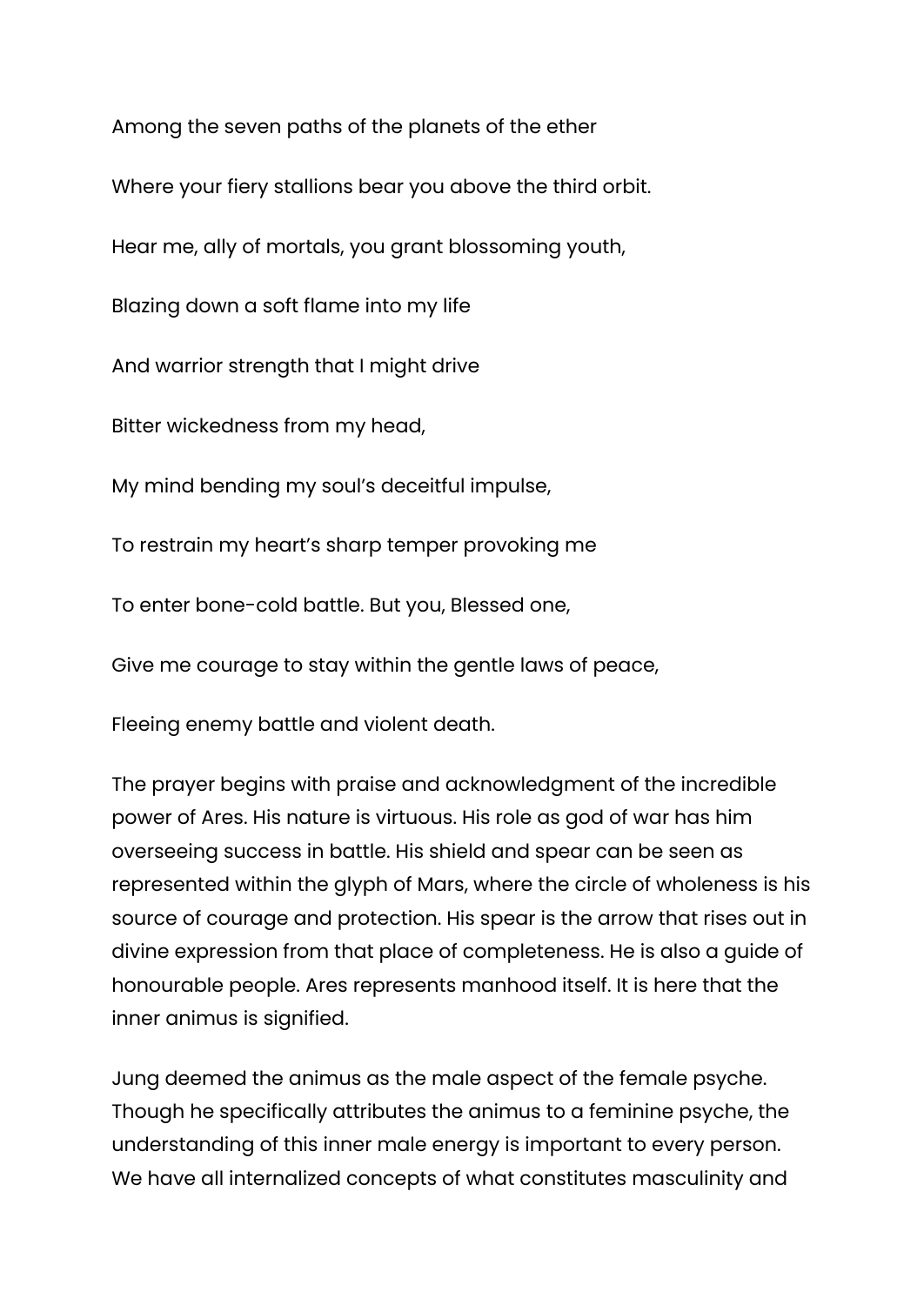femininity. There are positive and negative aspects associated with the inner animus, depending on our relationship with our own masculine energy. When we have a healthy relationship with our animus, the animus provides creative possibilities and the self-confidence to believe in our ability to direct and realize our creative energy. By accessing Ares as a mythologized animus we are blessed with qualities of initiative, bravery, impartiality, independence, and spiritual insight.

According to Jung, The animus displays four stages of development. The myth of Ares, as invoked in Homer's prayer, takes on four stages of development as well, mirroring the animus in this respect. In the first stage we are impressed with physical power. The first half of this prayer contains the recognition of Ares' physical strength and his abilities. With divine shields and weapons, he is able to carry out acts of dominance and control.

In the second stage, the animus demonstrates masculine attributes through action. In this stage, Ares holds initiative and the ability to carefully plan his actions. He has the ability, in the second stanza, to focus the mind away from deceit and towards calm. He is in precise control of erratic emotional impulses. A demeanour that is conducive to success in battle can be achieved. It is from this calm state in which a person can carry out plans and trust instincts that are outside the tempers of the angry moments that any battle can inspire. It is here that the sword as arrow is carefully aligned with the intentions within the circle. The sword is controlled with precision. The arrow has its point of focus, in control so that it may reach its target.

In the third stage, the animus finds a distinct voice and gives pronunciation to its creative desires. It is here that the "Bitter wickedness from my head" , the voice within, is indicated. By debating with our inner animus we exercise our intellect. We become aware of its positive and negative manifestations. We can choose to enforce the most uplifting,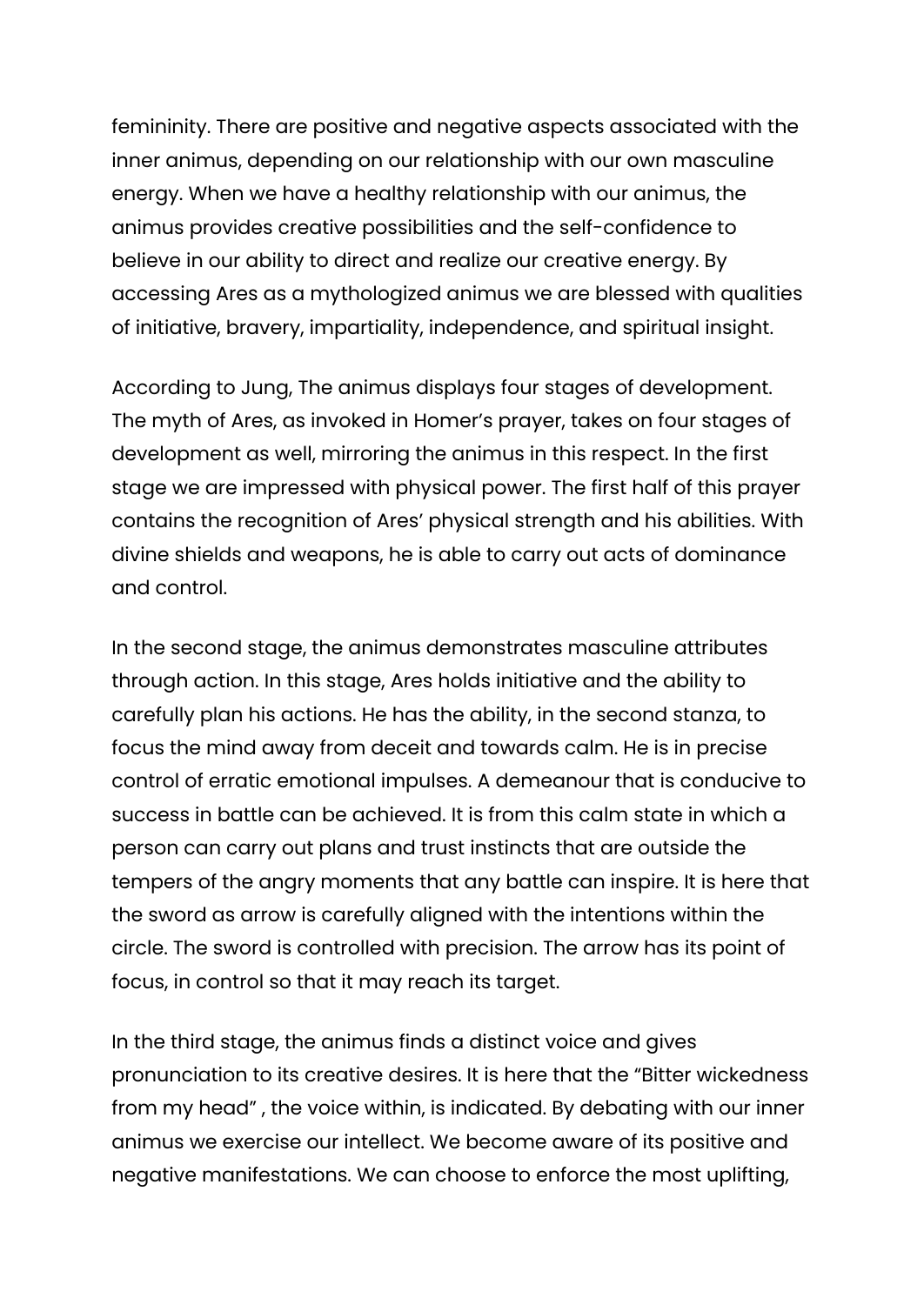protective, and creative aspects of our inner Ares. In the fourth and final stage, the animus incarnates a higher meaning. Life is defined in more spiritual terms. This is the "courage to stay within the gentle laws of peace" that Ares allows. It is here that the true meaning of battle is found. The gentle laws of peace are the purpose behind war, the purpose behind the invocation of Ares, and the true strength of the warrior seeking spiritual insights and the god within the battle.

Jung acknowledges that a woman with a healthy, fully developed animus, and by extension a healthy relationship with Ares, affords her an inner collaboration that complements the outer feminine gentleness she has been conditioned to display. When the animus is most evolved it allows a woman to connect with spiritual intuition that can allow her to be more creative in thought than her male counterparts. She is better able to control her emotional impulses and channel her emotions towards her creative development. Jung theorizes it was this reason that allowed women the place of diviners and prophesiers in male-dominated societies. Their creative confidence, which was the signature of a well-developed, healthy animus, allowed them to express thoughts that were utilized by male leaders of that society. Homer's hymn speaks to developing a healthy, balanced relationship to our own male energy within us. Ares becomes a part of us to nourish and revere, a part of us that is worthy of our cultivation and our honour. It is through the acknowledgement that this powerful energy is not only out there in this god but also within us as a part of our psyche and indeed, as part of the divine within, that we can then grow and utilize our fullest creative abilities.

Joseph Campbell believes that myths articulate a "hero's journey". "The goal of the quest for yourself is to find the burning point within yourself. That becoming thing within yourself that is fearless and desire less. Just becoming. This is the condition of a warrior going into battle with perfect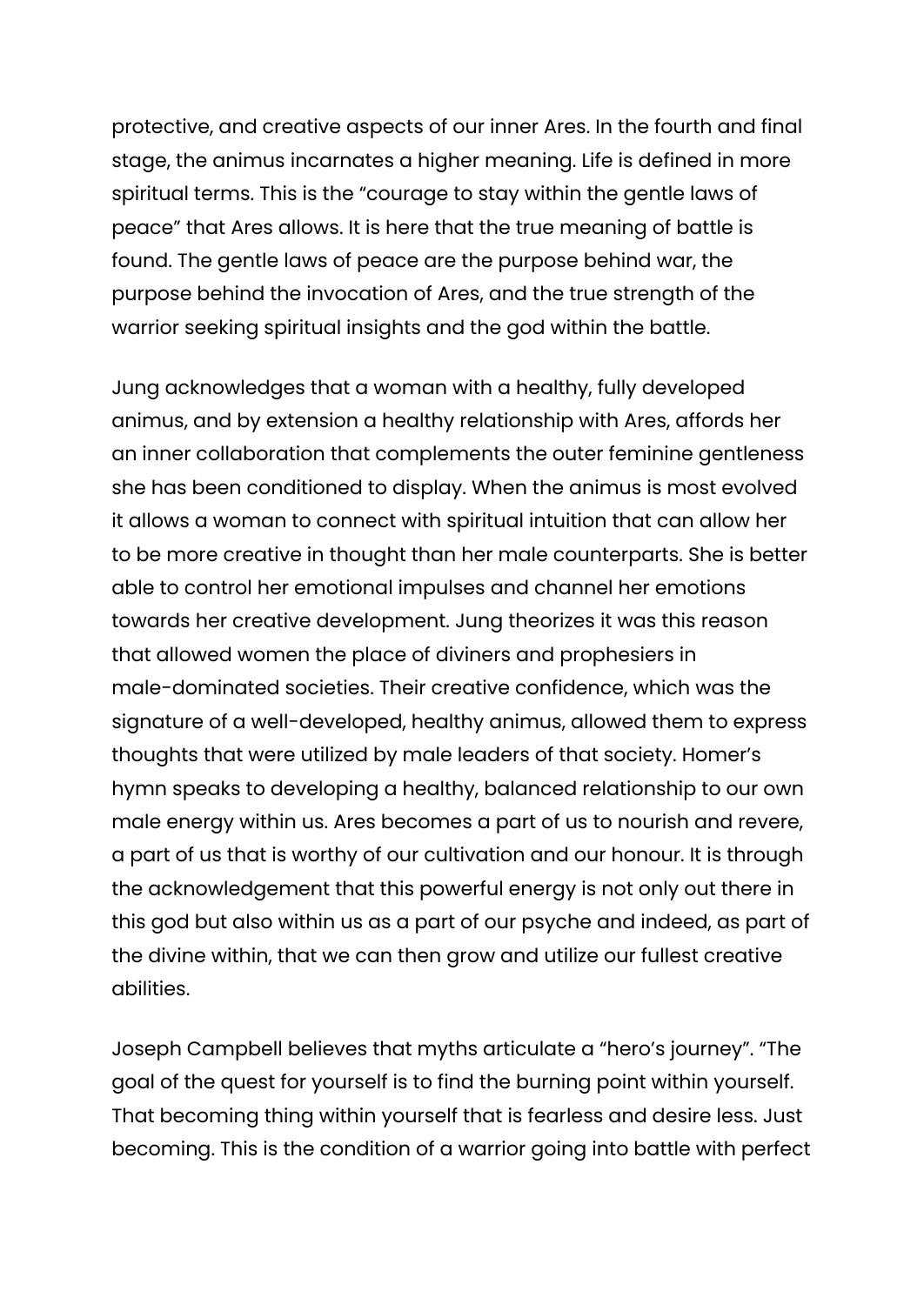courage. That's life in movement… it's the coming into…just becoming…it's the coming into being that's it. That's the life force within you, and that's the point of these myths." It is exactly this force that we seek to invoke when we recite Homer's hymn to Ares.

Ares is both emotional control and emotional impulse. The multi-faceted relationship we can have with our own inner drive, motivation, and male energy led the Greeks to conceive of Ares with contradictions. While the Homeric Hymn to Ares shows him as revered, C. Kerenyi articulates a myth of Ares that illustrates mistrust of this divine entity.

Kerenyi perceived a legend of Ares' that can give us insight into how this god was understood. Ares is attracted to Aphrodite, the wife of his estranged brother Hephaestus. Ares cannot help but feel an immense magnetism to her. At first he demonstrates the emotional control that he has been noted for in Homer's hymn, though the attraction between them is evident. When Aphrodite's husband is away, he impulsively declares that they must seize this moment to express their passions. Without weighing the consequence, he embraces Aphrodite and makes love to her until they both tire and fall asleep.

Once they are asleep, the trap that has been laid for them by Hephaestus falls and they are enchained on the bed. All the gods are called to witness the infidelity. This event can be understood symbolically. Ares is enchained within his own desires. Following his impulse has led him into a trap. He cannot free himself, for his single-minded passion has led him to be confined to his obsession. He is enslaved until the gods, representing divine intervention, arrive and petition for his freedom.

This myth of Ares can be seen as representative of our own varied relationship with our animus. Our internalized masculine voice can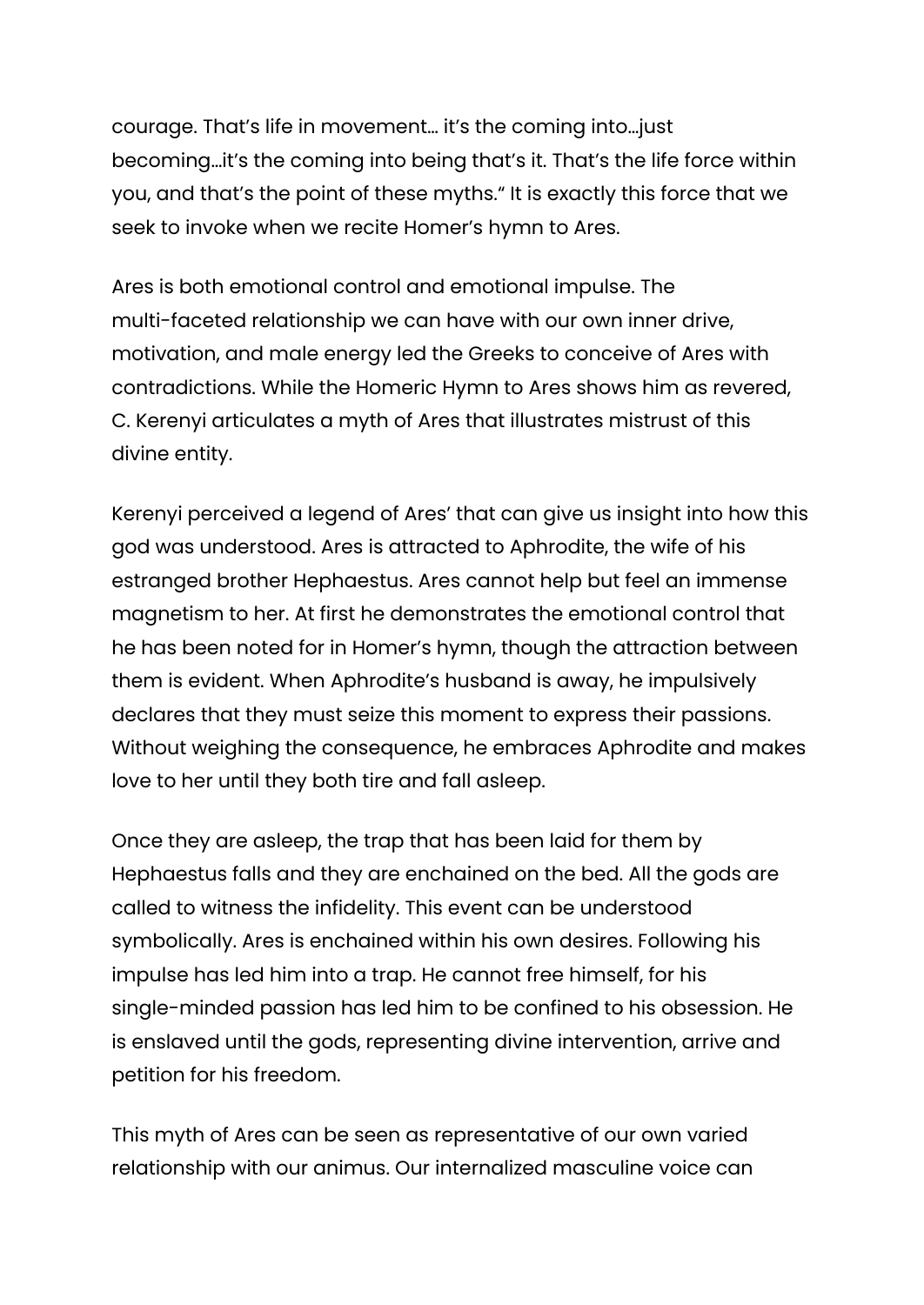struggle to find acknowledgement within us. Homer's hymn demonstrates admiration and reverence. Ares is sacred for his bravery and calm. We can come to a place where we are blessed with the ability to put our tempers aside. We utilize focused instinct confidently in a sacred battle of our own. Ares is our own desire for "becoming", as Campbell calls it. Our desire to fully own the creative, instinctive, decisive, self-confident, assertive, and inspired energy within us is embodied in Ares. These myths are all a call to our own inner divinity. The myths and hymns of Ares speak of our conflicting relationship with this divine aspect of our self.

It is here that I am brought back to the circle and arrow. The glyph of Mars that began my journey. I am reminded of how energy, when coming from a place that is not contained and properly directed in my own life can cause rash decisions resulting in undesirable consequences. I am aware of the times I have come from the complete circle and directed my will in a way that was clam and precise, and the rewards I reaped from the authentic expression of my truest self. Perhaps Ares was one of our first articulations in understanding our free will, and the positive and negative consequences, which may result. Perhaps the Greeks were able to acknowledge something that we are still attempting to acknowledge today; our creative drive and impulses can be very good when guided with divinity in mind. When dishonourable motives drive us, we can become selfish or hurt others and our self. Perhaps most of us have had these contradictory experiences with our own drive.

Desire, impulse, and drive is perhaps more divine than I had anticipated. I examined, through symbol and psychology, how the influence of Mars reaches deep within us. I utilized myth to delve into how the sanctity of Mars, with all its contradictions, is expressive of an important part of our psyche. I considered the importance of living in balance with this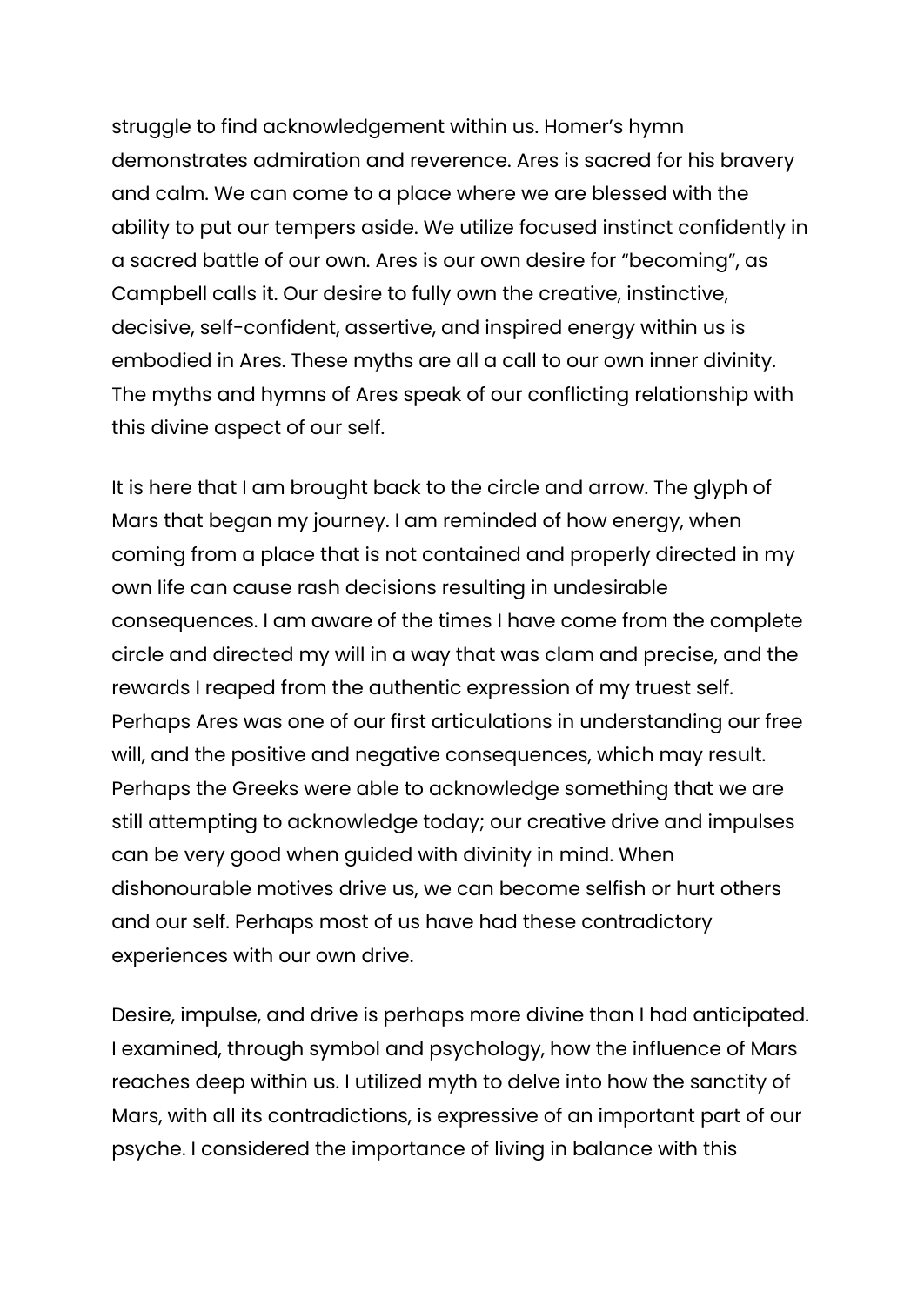ancient god within, which could be understood as the animus. Striking this delicate balance can lead us to the truth of who we are within the circle, evident through what we manifest. Perhaps living out of balance with this strong masculine energy can lead us to manifest things we are not proud of. But the rewards of utilizing Homer's powerful prayer and coming from a circle that is truly complete can put us in balance with this sacred aspect of ourselves. Coming from that whole, virtuous place within can lead us to like what we express in the world. I remain meditating on the sacredness of the circle, and all that is within me that desires expression and manifestation.

## References

Rosemarie Anderson. Intuitive Inquiry: A Transpersonal Approach. In "Transpersonal

Research Methods for the Social Sciences". Eds W.Braud and R.Anderson. Thousand Oaks, California: Sage, 1998

Joseph Campbell. Joseph Campbell and The Power of Myth: With Bill Moyers. Episode

6. USA: Mystic Fire Video, 1986

J.C. Cooper. An Illustrated Encyclopaedia of Traditional Symbols. London: Thames &

Hudson, 1987

Marie Von Franz. The Symbol of the Circle, In "Man and his Symbols" by Carl G. Jung.

Pages 240-249. London: Dell, 1968